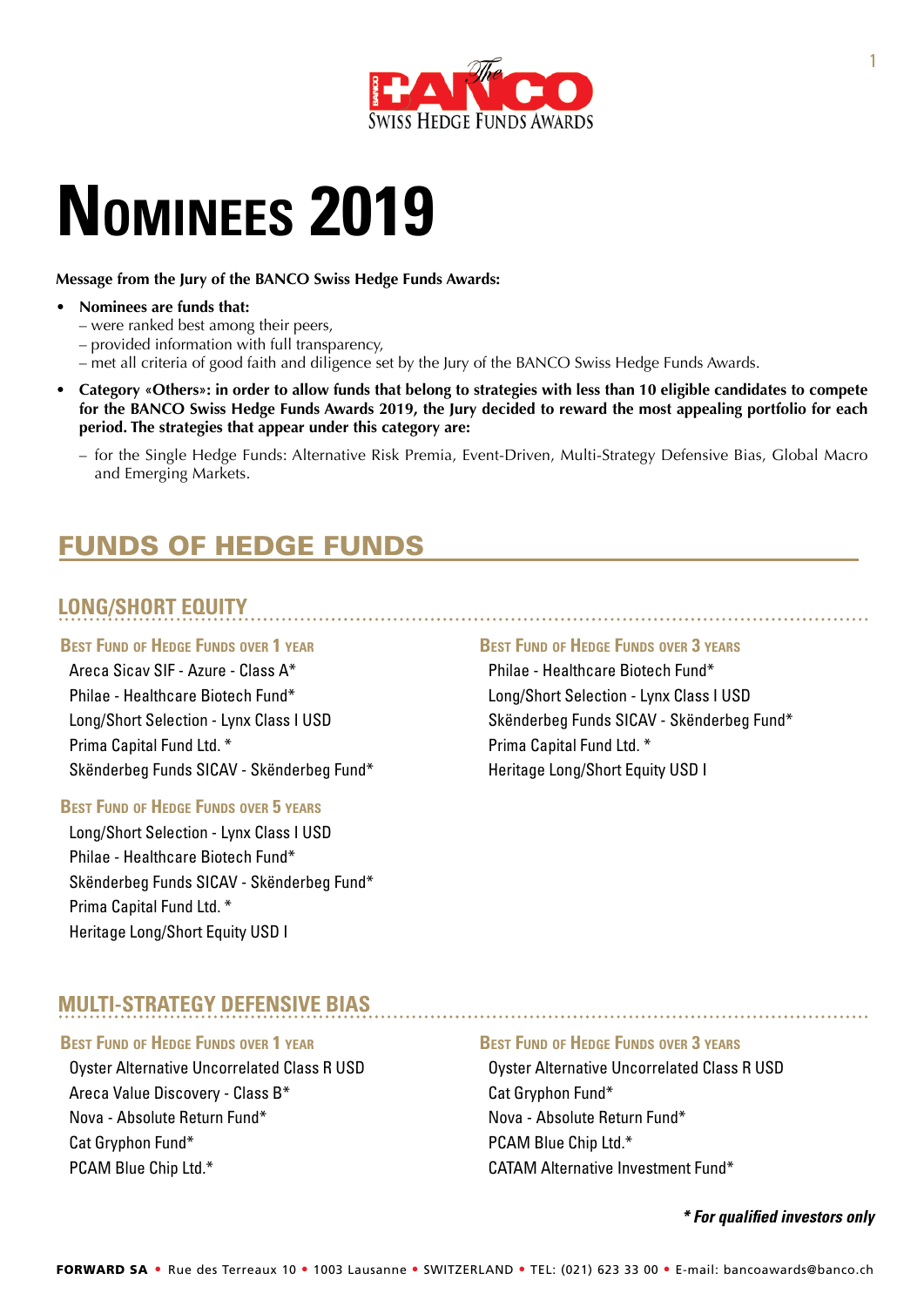

# **Nominees 2019** *(continued from page 1)*

## Funds of Hedge Funds **(continued)**

## **MULTI-STRATEGY DEFENSIVE BIAS (continued)**

## **Best Fund of Hedge Funds over 5 years**

PCAM Blue Chip Ltd.\* Cat Gryphon Fund\* A&Q Neutral Alpha Strategies Limited\* Oyster Alternative Uncorrelated Class R USD Steadfast Investment Fund\*

## **MULTI-STRATEGY NO BIAS**

#### **Best Fund of Hedge Funds over 1 year**

Kempen Diversified Structured Credit Pool (Class A)\* Narrapuno SPC - Spectrum Class A USD S1\* HSBC GH Fund Institutional US Dollar Class A&Q Global Alpha Strategies Limited\* Oyster Alternative Multi Strategy Class R USD

### **Best Fund of Hedge Funds over 5 years**

HSBC GH Fund Institutional US Dollar Class Narrapuno SPC - Spectrum Class A USD S1\* Kempen Non Directional Partnership (Class I - USD)\* A&Q Global Alpha Strategies Limited\* Kempen Orange Investment Partnership (Class I - USD)\*

## **Best Fund of Hedge Funds over 10 years**

Cat Gryphon Fund\* PCAM Blue Chip Ltd.\* A&Q Neutral Alpha Strategies Limited\* Steadfast Investment Fund\* CATAM Alternative Investment Fund\*

## **Best Fund of Hedge Funds over 3 years**

HSBC GH Fund Institutional US Dollar Class Kempen Non Directional Partnership (Class I - USD)\* A&Q Global Alpha Strategies Limited\* Narrapuno SPC - Spectrum Class A USD S1\* Kempen Orange Investment Partnership (Class I - USD)\*

### **Best Fund of Hedge Funds over 10 years**

Kempen Non Directional Partnership (Class I - USD)\* HSBC GH Fund US Dollar Class A&Q Global Alpha Strategies Limited\* Kempen Orange Investment Partnership (Class I - USD)\* Haussmann, SCA, SICAV-SIF Class A USD

#### *\* For qualified investors only*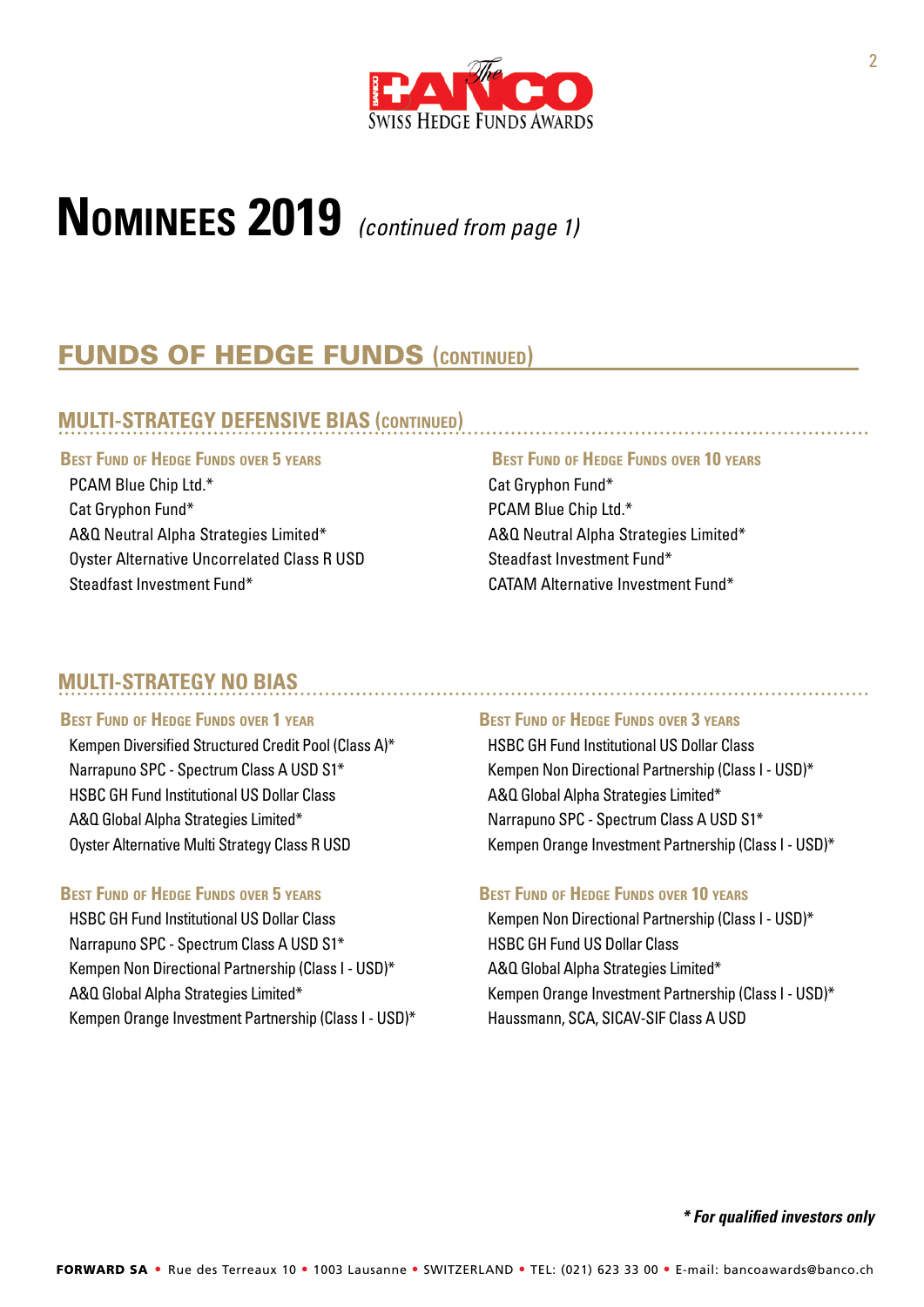

# **Nominees 2019** *(continued from page 2)*

# Single Hedge Funds

## **LONG/SHORT EQUITY**

#### **Best Single Hedge Fund over 1**

Aletsch European Hedge Fund UK Equity Hedge Fund UK Emerging Companies BMO Real Estate Equity Market Neutral Fund

## **Best Single Hedge Fund over 5 years**

Aletsch European Hedge Fund UK Emerging Companies Merian UK Dynamic Equity Fund BMO Real Estate Equity Market Neutral Fund

## **FIXED INCOME**

## **Best Single Hedge Fund over 1 year**

Philae - Income Special Opportunities Fund\* Fixed Income Global Alpha (Dublin) Candriam Bonds Credit opportunities (I-Cap) Muzinich European Credit Alpha Fund Alegra ABS Two (Euro) Fund\*

## **Best Single Hedge Fund over 5 years**

Alegra ABS I (Euro) Fund\* Alegra ABS Two (Euro) Fund\* Candriam Bonds Credit opportunities (I-Cap) Fixed Income Global Alpha (Dublin) Alegra High Grade ABS Fund\*

### **Best Single Hedge Fund over 3 years**

Aletsch UK Emerging Companies European Hedge Fund UK Equity Hedge Fund Merian UK Dynamic Equity Fund

#### **Best Single Hedge Fund over 3 years**

Alegra ABS Two (Euro) Fund\* Alegra ABS I (Euro) Fund\* Candriam Bonds Credit opportunities (I-Cap) Fixed Income Global Alpha (Dublin) Alegra High Grade ABS Fund\*

## *\* For qualified investors only*